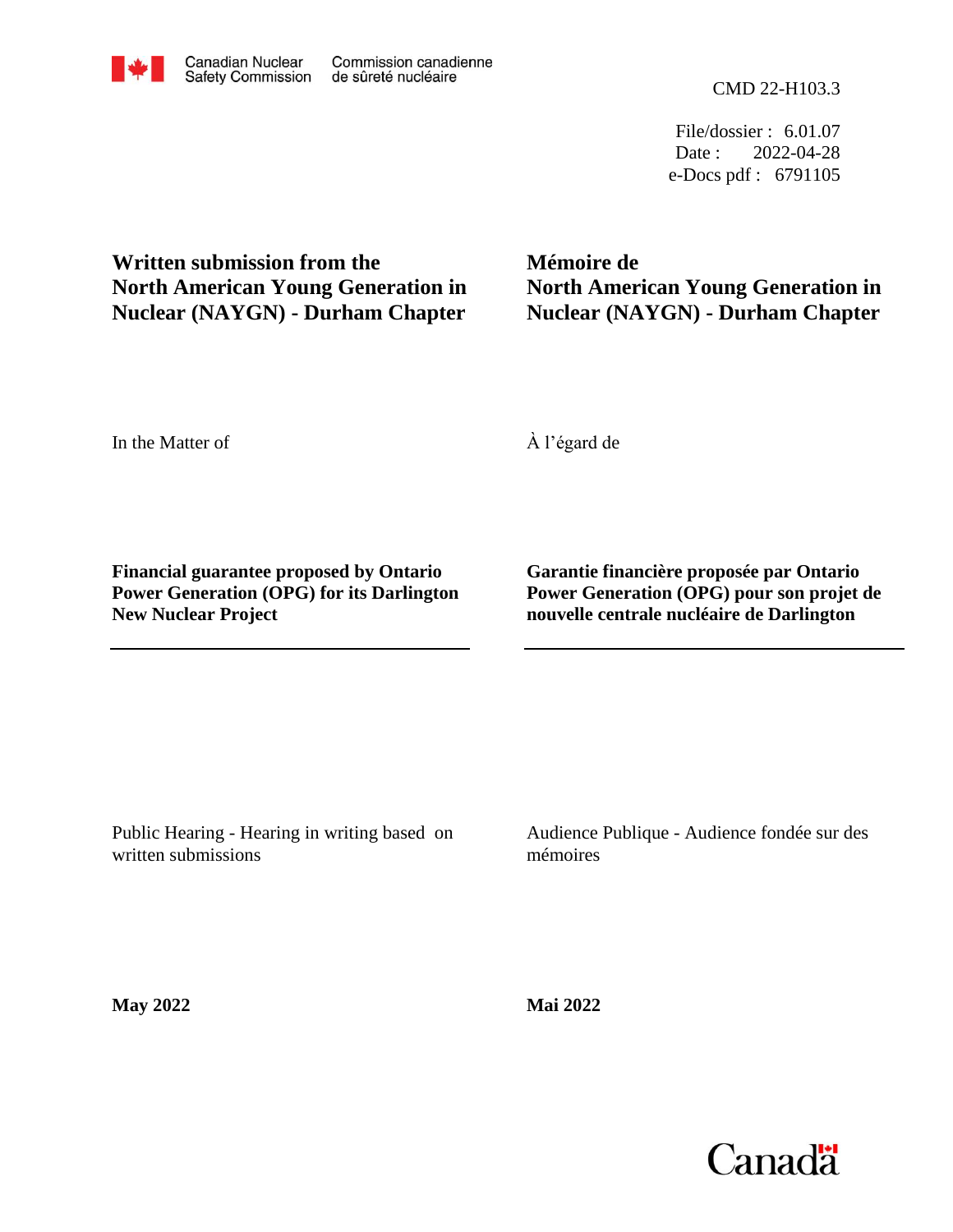28-April-22

Tribunal Officer, Secretariat Canadian Nuclear Safety Commission 280 Slater Street P.O. Box 1046, Station B Ottawa, Ontario K1P 5S9 Email: [cnsc.interventions.ccsn@canada.ca](mailto:cnsc.interventions.ccsn@canada.ca)

## **Re: Financial guarantee proposed by Ontario Power Generation (OPG) for the Darlington New Nuclear Project**

Dear President and Commission Members,

Thank you for giving us the opportunity to intervene in this matter. NAYGN Durham is submitting this intervention in favor of CNSC accepting the proposed revision of OPG's financial guarantee for the DNNP site preparation as outlined in [\[CMD 22-H103.1\]](https://www.nuclearsafety.gc.ca/eng/the-commission/hearings/cmd/pdf/CMD22/CMD22-H103-1.pdf).

#### **NAYGN Durham Introduction**:

North American Young Generation in Nuclear (NAYGN) Durham is a local chapter to the Durham Region which started its journey in 2008. The chapter organizes various social, professional development and community events such as nuclear conferences, industry tours, technical seminars, and lunch & learn informative sessions in the region. The chapter has approximately 1000 members, most of whom work for the nuclear industry in Darlington and Pickering area.

#### **Darlington New Nuclear Project (DNNP)**

Ontario Power Generation is preparing the Darlington Nuclear Site for the future construction and operation of a new nuclear generating station. As a part of the Power Reactor Site Preparation Licence by the Canadian Nuclear Safety Commission, OPG is required to meet the CNSC Financial Guarantee (FG) requirement associated with the site preparation activities in accordance with Licence Condition G.5 of the DNNP Power Reactor Site Preparation Licence (PRSL) PRSL 18.00/2031.

The proposed FG to cover decommissioning costs is zero dollars for 2022 and 2023 and \$451,000 (CAD) for 2024. CNSC, as outlined in [\[CMD22-H103](https://www.nuclearsafety.gc.ca/eng/the-commission/hearings/cmd/pdf/CMD22/CMD22-H103.pdf)], concluded that "*OPG's proposed FG is acceptable and adequate for the decommissioning of the DNNP for site preparation activities and is consistent with CNSC Regulatory Guide G-206*".

OPG's Darlington New Nuclear Project is leading the way in the advancement of Small Modular Reactor (SMR) technology in Canada – the future of nuclear power generation. SMRs, like existing nuclear reactors, are designed to provide reliable, low-carbon electricity, but with a much smaller land footprint. Low-carbon energy from SMRs is a key pillar in OPG's [Climate Change Plan](https://www.opg.com/climate-change/) which will assist OPG's efforts to become a net-zero carbon company by 2040 and Ontario's aim to become a net-zero economy by 2050.

This is an important project for OPG, the nuclear industry, and the Durham region, with far-reaching impacts on helping reach net-zero carbon and boosting the economy. NAYGN Durham is fully in support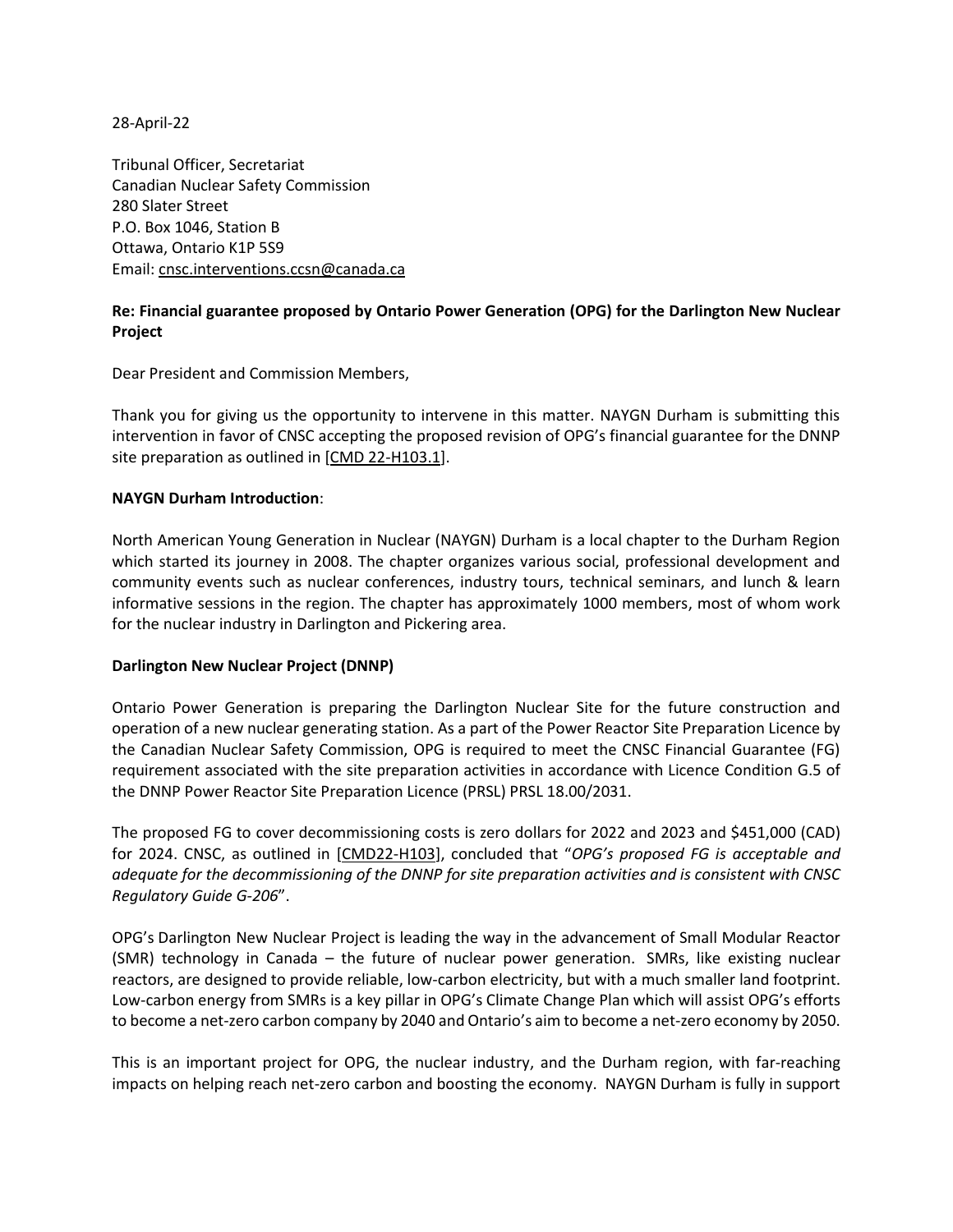of CNSC accepting OPG's financial guarantee proposal given it is an important requirement as this is an essential part of the license.

### **Financial Guarantees**

Financial guarantees (FG), meant to cover decommissioning costs to safely return the site to brownfield conditions as OPG proceeds towards the future stages of DNNP, is an important licence condition. The FG ensures that the licensee will be able to cover the costs associated with the decommissioning activities to terminate licensed site preparation activities per the PRSL 18.00/2031 in accordance with CSA N294-09 standard, and in line with CNSC regulatory guides G206, and G-219.

OPG has continued to demonstrate a commitment to protect health, safety, security and the environment through the DNNP project as evidenced by the DNNP Commitment Report and the site preparation preliminary decommissioning plan (PDP).

NAYGN Durham has reviewed following two categories to endorse OPG's financial guarantee proposal for DNNP.

## **OPG's Financial Foothold**

Below key points highlight OPG's financial performance over last two years, and scope for future growth.

- 1. In 2020, OPG delivered \$1,361 million, and in 2021, delivered \$1,325 million in net income to the share holder, the province of Ontario.
- 2. Darlington's refurbishment project is currently on track and on budget. This is one of the most complex on-going projects in Canadian nuclear industry. Once completed, Darlington will be a source of stable income to the company and the province for foreseeable future.
- 3. OPG has invested on multiple other fronts, provincially, nationally, and internationally. OPG has various forward-looking partnerships in key businesses including hydrogen production, selling nuclear isotopes, collaborating with international entities on SMRs, and adding various energy generation stations into its energy portfolio achieving diversification of assets.

### **OPG's Commitment to Environment**

OPG has a comprehensive environmental policy, adhering to ISO 14001 Environmental Management System standard, which show the company's commitment towards minimizing the impact on environment and achieving environmental performance excellence. In 2021, OPG won the following awards along with various others:

- 1. Sustainable Electricity Award
- 2. Centre of Excellence Net Zero by 2050 Awards

OPG's Niagara Operations was recently certified Gold by the Wildlife Habitat Council (WHC) once again. The three-year designation recognizes the outstanding environmental and biodiversity work continuing to take place at OPG's Niagara sites, which include the Sir Adam Beck and DeCew hydroelectric generating stations (GS), as well as Sir Adam Beck Pump GS.